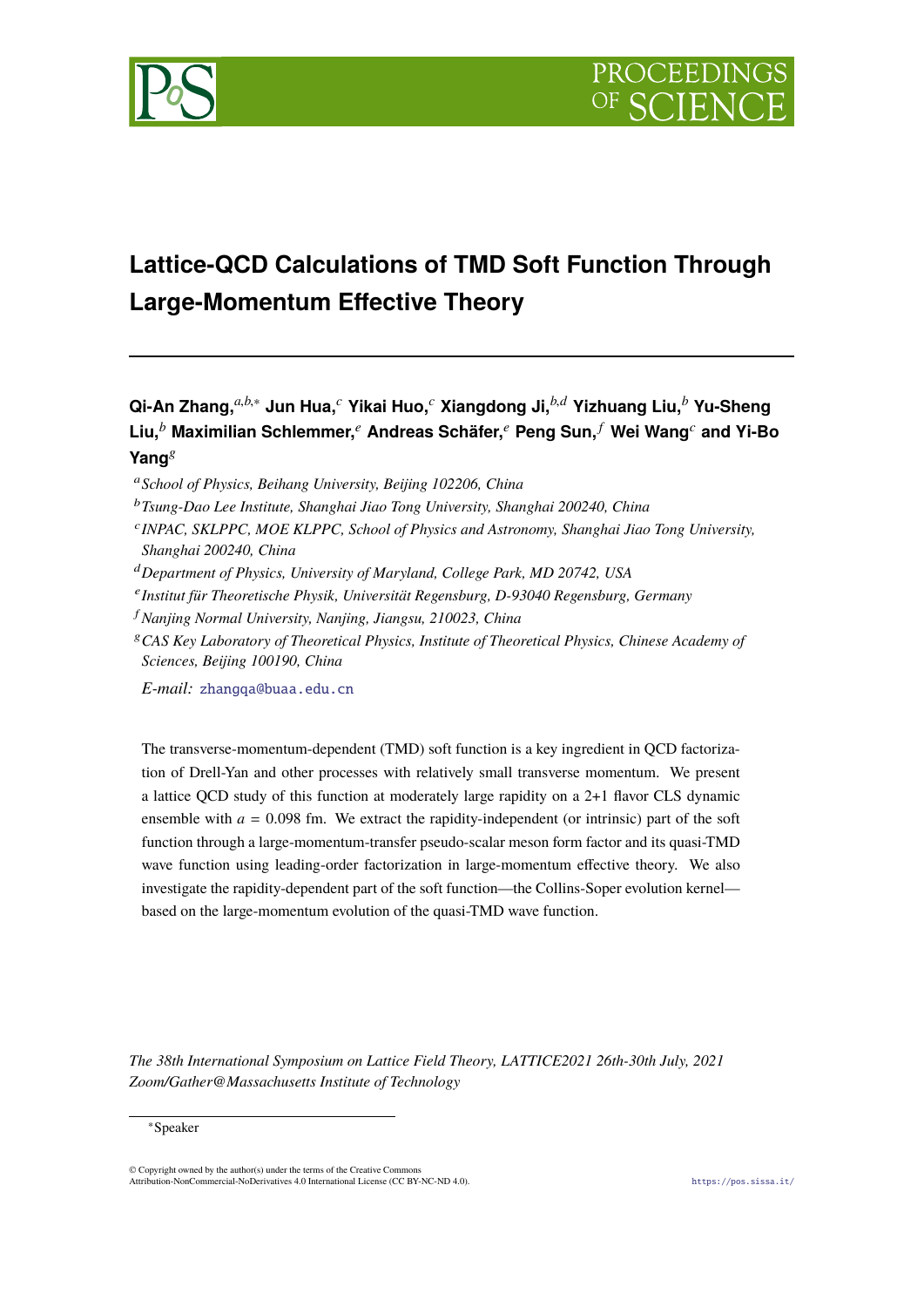## **1. Introduction**

For high-energy processes such as Higgs production at the Large-Hadron Collider, quantum chromodynamics (QCD) factorization and parton distribution functions (PDFs) have been essential for making theoretical predictions [[1](#page-7-0), [2](#page-7-1)]. But for processes involving observation of a relatively small transverse momentum,  $Q_1$  such as in Drell-Yan (DY) production and semi-inclusive deep inelastic scattering, a new non-perturbative quantity called *soft function* is required to capture the physics of non-cancelling soft gluon-radiation at fixed *Q*<sup>⊥</sup> [[3](#page-7-2)–[6](#page-7-3)]. Physically, the soft function in DY is a cross section for a pair of a high-energy quark and anti-quark (or gluon) traveling in the opposite light-cone directions to radiate soft gluons of total transverse momentum *Q*<sup>⊥</sup> before they annihilate. Although much progress has been made in calculating the soft function in perturbation theory at  $Q_{\perp} \gg \Lambda_{\text{OCD}}$  [[7](#page-7-4), [8](#page-8-0)], it is intrinsically non-perturbative when  $Q_{\perp}$  is  $O(\Lambda_{\text{OCD}})$ . Calculating the non-perturbative transverse-momentum-dependent (TMD) soft function from first principles became feasible only recently [[9](#page-8-1)].

The main difference in such a calculation in lattice QCD is that it involves two light-like Wilson lines along directions  $n^{\pm} = \frac{1}{\sqrt{2}}(1, \vec{0}_{\perp}, \pm 1)$  in  $(t, \perp, z)$  coordinates, making direct simulations in Euclidean space impractical. However, much progress has been made in recent years in calculating physical quantities such as light-cone PDFs using the framework of large-momentum effective theory (LaMET) [\[10](#page-8-2), [11](#page-8-3)]. The key observation of LaMET is that the collinear quark and gluon modes, usually represented by light-like field correlators [\[12](#page-8-4)–[15\]](#page-8-5), can be accessed for large-momentum hadron states. A detailed review of LaMET and its applications to collinear PDFs and other lightcone distributions can be found in Refs.[[16,](#page-8-6) [17](#page-8-7)]. More recently, some of the present authors have proposed that the TMD soft function can be extracted from a special large-momentum-transfer form factor of either a light meson or a pair of quark-antiquark color sources [[9](#page-8-1)]. Once calculated, the TMD factorization of the Drell-Yan and similar processes can be made with entirely lattice-QCDcomputable non-perturbative quantities [[18](#page-8-8)[–23](#page-8-9)].

The TMD soft function is often defined and applied not in momentum space but in transverse coordinate space in terms of the Fourier transformation variable *b*⊥. In addition, it also depends on the ultraviolet (UV) renormalization scale  $\mu$  (often defined in dimensional regularization and minimal subtraction or MS) and rapidity regulators  $Y + Y'$  [[9](#page-8-1), [12\]](#page-8-4),

$$
S(b_{\perp}, \mu, Y + Y') = e^{(Y + Y')K(b_{\perp}, \mu)} S_I^{-1}(b_{\perp}, \mu)
$$
\n(1)

where the first factor is related to rapidity evolution [described by the Collin-Soper (CS) kernel  $K$ ], and the second factor  $S_I$  is the intrinsic, rapidity independent, part of the soft contribution. The rapidity-regulator-independent CS-kernel *K* is found calculable by taking ratio of the quasi-TMDPDF at two different momenta [\[20](#page-8-10)[–25](#page-8-11)]. On the other hand, calculating the intrinsic soft function on the lattice has never been attempted before.

In this paper we present the first lattice QCD calculation of the intrinsic soft function  $S_I$  with several momenta on a 2+1 flavor CLS ensemble with  $a = 0.098$  fm [[26](#page-8-12)], see Table I. In particular we perform simulations of the large-momentum light-meson form factor and quasi-TMD wave functions (TMDWFs), whose ratio gives the intrinsic soft function [[9](#page-8-1)]. The Wilson loop matrix element will be used to remove the linear divergence in the quasi-TMD wave function. The CS kernel, *K*, can also be calculated from the external momentum dependence of the quasi-TMD wave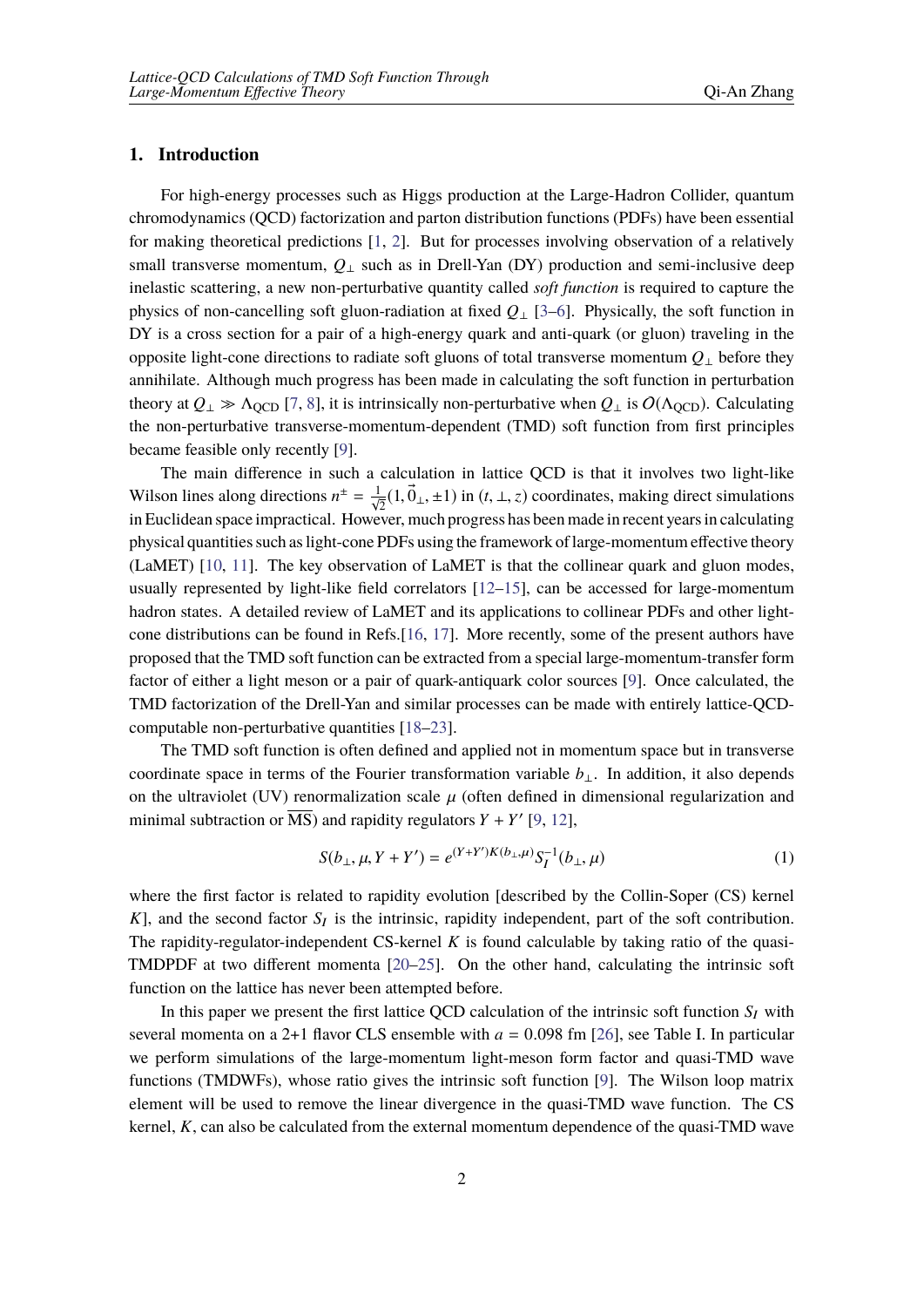function [[16](#page-8-6)], and we will calculate it as a by-product. Our result is consistent with that of quenched lattice calculations of TMDPDFs [\[25](#page-8-11)].

#### **2. Theoretical Framework**

The intrinsic soft function  $(S_I)$  can be obtained from the QCD factorization of a largemomentum form factor of a non-singlet light pseudo-scalar meson with constituents  $\pi = \overline{q}_2 \gamma_5 q_1$ , with the transition current made of two quark-bilinears with a fixed transverse separation  $\vec{b}$  =  $(\vec{n}_1 b_1, 0),$ 

<span id="page-2-0"></span>
$$
F(b_\perp, P^z) = \langle \pi(-\vec{P}) | (\overline{q}_1 \Gamma q_1)(\vec{b}) (\overline{q}_2 \Gamma q_2)(0) | \pi(\vec{P}) \rangle_c.
$$
 (2)

Here  $q_{1,2}$  are light quark fields of different flavors, and  $\vec{P} = (\vec{0}_{\perp}, P^z)$ . To extract the soft-factor, as pointed out in Ref. [[9](#page-8-1)], one can choose different quark flavors for the operators and mesonic states in the above equation. The benefit of this choice is only connected currents will contribute to the contractions in above form factor, thus a subscript  $c$  is added on the right-hand side of Eq. [\(2\)](#page-2-0). By construction, the disconnected insertion is not relevant in this scenario which we will adopt in this work.

It can be shown that the form factor defined in Eq. ([2](#page-2-0)) is factorizable into the quasi-TMDWF  $Φ$  and the intrinsic soft function *S*<sub>I</sub> [[9](#page-8-1), [16\]](#page-8-6)

$$
F(b_{\perp}, P^{z}) = S_{I}(b_{\perp}) \int_{0}^{1} dx dx' H(x, x', P^{z}) \Phi^{\dagger}(x', b_{\perp}, -P^{z}) \Phi(x, b_{\perp}, P^{z}),
$$
 (3)

where *H* is the perturbative hard kernel. The quasi-TMDWF  $\Phi$  is the Fourier transformation of the coordinate-space correlation function

<span id="page-2-1"></span>
$$
\phi(z, b_{\perp}, P^z) = \lim_{\ell \to \infty} \frac{\phi_{\ell}(z, b_{\perp}, P^z, \ell)}{\sqrt{Z_E(2\ell, b_{\perp})}},\tag{4}
$$

$$
\phi_{\ell}(z, b_{\perp}, P^{z}, \ell) = \left\langle 0 \left| \overline{q}_{1} \left( \frac{z}{2} n^{z} + \vec{b} \right) \Gamma_{\Phi} \mathcal{W}(\vec{b}, \ell) q_{2} \left( -\frac{z}{2} n^{z} \right) \left| \pi(\vec{P}) \right. \right\rangle. \tag{5}
$$

In the above  $W(\vec{b}, \ell)$  is the spacelike staple-shaped gauge link,

$$
\mathcal{W}(\vec{b}, \ell) = \mathcal{P} \exp \left[ ig_s \int_{-\ell}^{z/2} ds \ n^z \cdot A(n^z s + b_\perp) \right] \times \mathcal{P} \exp \left[ ig_s \int_0^{b_\perp} ds \ n_\perp \cdot A(-\ell n^z + s n_\perp) \right]
$$
  
 
$$
\times \mathcal{P} \exp \left[ ig_s \int_{-z/2}^{-\ell} ds \ n^z \cdot A(n^z s) \right],
$$
 (6)

 $n^z$  and  $n_\perp$  are the unit vectors in *z* and transverse directions respectively.  $Z_E(2\ell, b_\perp)$  is the vacuum expectation value of a rectangular spacelike Wilson loop with size  $2\ell \times b_\perp$  which removes the pinch-pole singularity and Wilson-line self-energy in quasi-TMDWF [[9](#page-8-1)].

Since the UV divergence of intrinsic soft function obtain the multiplicative renormaliza-tion [[16\]](#page-8-6), the ratio  $S_I(b_\perp, 1/a)/S_I(b_{\perp,0}, 1/a)$  calculable on lattice is UV renormalization-scheme independent, where  $b_{\perp,0}$  is a reference distance which is taken small enough to be calculated perturbatively. Thus we can obtain the result in the  $\overline{\text{MS}}$  scheme through

<span id="page-2-2"></span>
$$
S_{I,\overline{\rm MS}}(b_{\perp},\mu) = \left(\frac{S_I(b_{\perp},1/a)}{S_I(b_{\perp,0},1/a)}\right) S_{I,\overline{\rm MS}}(b_{\perp,0},\mu) \tag{7}
$$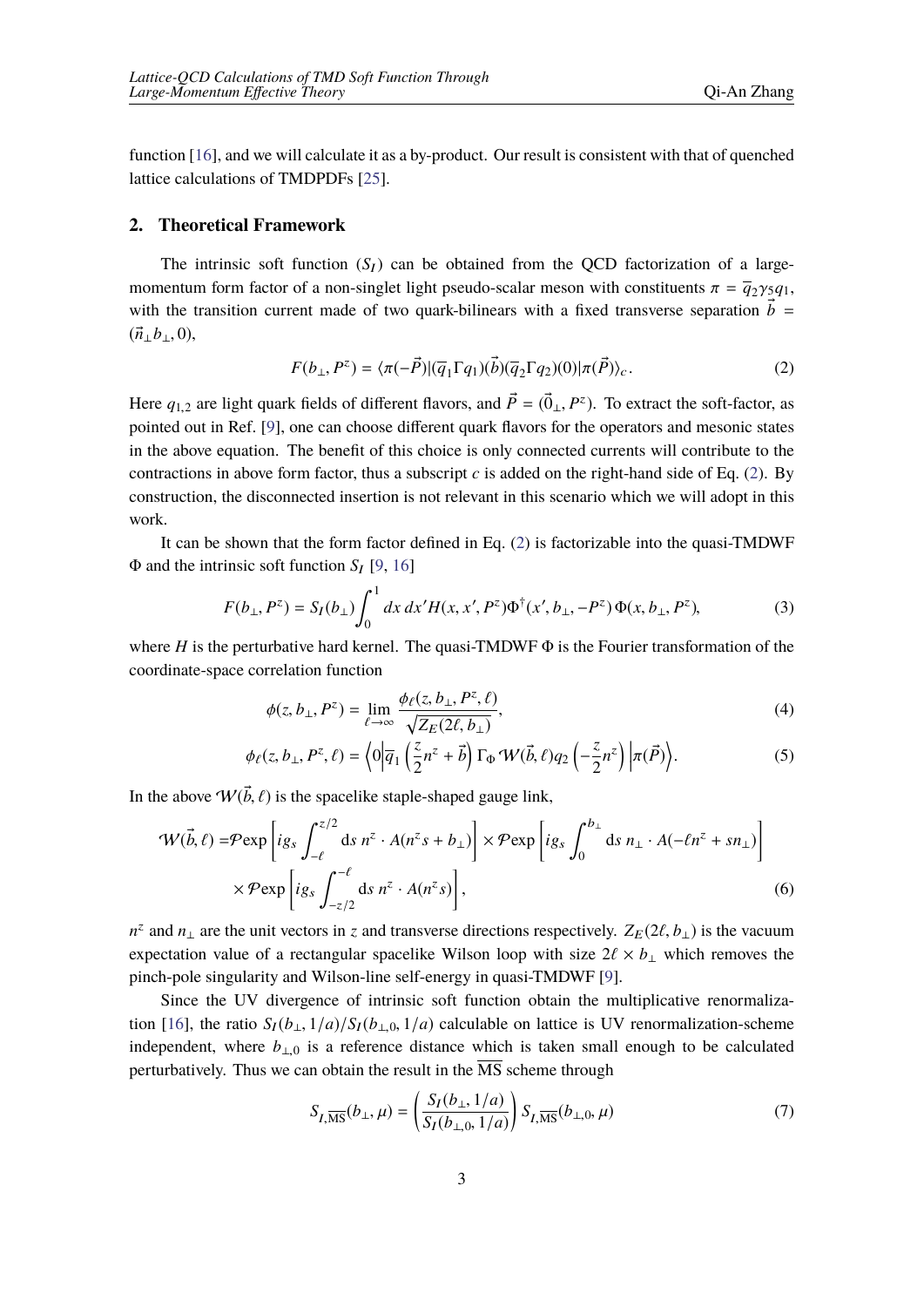where  $S_{I,\overline{\text{MS}}}(b_{\perp,0},\mu)$  is perturbatively calculable, e.g.,

<span id="page-3-4"></span>
$$
S_{I,\overline{\text{MS}}}(b_{\perp},\mu) = 1 - \frac{\alpha_s C_F}{\pi} \ln \frac{\mu^2 b_{\perp}^2}{4e^{-2\gamma_E}} + O(\alpha_s). \tag{8}
$$

In the present exploratory study, we will consider only leading order matching in Eq. ([3](#page-2-1)), for which the perturbative kernel is  $H(x, x', P^z) = 1/(2N_c) + O(\alpha_s)$ , independent of *x* and *x'*. Using  $\phi(0, b_{\perp}, -P^z) = \phi(0, b_{\perp}, P^z)$  under parity transformation, we obtain

<span id="page-3-1"></span>
$$
S_I(b_\perp) = \frac{2N_c F(b_\perp, P^z)}{|\phi(0, b_\perp, P^z)|^2} + O(\alpha_s, (1/P^z)^2),\tag{9}
$$

where power corrections from finite  $P^z$  are ignored. Since  $P^z$  is related to the rapidity of the meson, we henceforth replace it by the boost factor  $\gamma = E_{\pi}/m_{\pi}$ . Eq. ([7](#page-2-2)) can be written as

$$
S_{I,\overline{\text{MS}}}(b_{\perp},\mu) = \frac{F(b_{\perp},P^z)}{F(b_{\perp,0},P^z)} \frac{|\phi(0,b_{\perp,0},P^z)|^2}{|\phi(0,b_{\perp},P^z)|^2} + O(\alpha_s, \gamma^{-2}).
$$
\n(10)

The ratio on the right-hand side of the above expression is independent of the renormalization scale  $\mu$  since only the leading-order contribution is kept.

On the other hand, the quasi-TMDWF can be used to extract the Collins-Soper kernel *K* using a method similar to [\[20](#page-8-10)]

$$
K(b_{\perp}, \mu) = \frac{1}{\ln(P_1^z/P_2^z)} \ln \left| \frac{C(xP_2^z, \mu)\Phi_{\overline{\rm MS}}(x, b_{\perp}, P_1^z, \mu)}{C(xP_1^z, \mu)\Phi_{\overline{\rm MS}}(x, b_{\perp}, P_2^z, \mu)} \right| \tag{11}
$$

<span id="page-3-2"></span><span id="page-3-0"></span>
$$
= \frac{1}{\ln(P_1^z/P_2^z)} \ln \left| \frac{\int_0^1 dx \Phi(x, b_\perp, P_1^z)}{\int_0^1 dx \Phi(x, b_\perp, P_2^z)} \right| + O(\alpha_s, \gamma^{-2})
$$
  

$$
= \frac{1}{\ln(P_1^z/P_2^z)} \ln \left| \frac{\phi(0, b_\perp, P_1^z)}{\phi(0, b_\perp, P_2^z)} \right| + O(\alpha_s, \gamma^{-2}).
$$
 (12)

In the second line, again only the leading order matching kernel  $C(xP^z, \mu) = 1 + O(\alpha_s)$  is used. The renormalization factors for Φ are cancelled. The rapidity-scheme-independent CS kernel *K* is independent of  $\mu$  in this approximation because only the leading term has been kept.

While Eqs. [\(7\)](#page-2-2) and [\(11](#page-3-0)) are exact and can be used for precision studies in the future, Eqs. [\(10](#page-3-1)) and [\(12](#page-3-2)) are the leading-order approximation used in this pioneering work.

<span id="page-3-3"></span>**Table 1:** Parameters used in the numerical simulation. The first row shows the parameters of the 2+1 flavor clover fermion CLS ensemble (named A654) and the second one shows the number of the A654 configurations and valence pion mass used for this calculation.

| $\beta$ | $L^3 \times T$ a (fm)                       | $c_{sw}$ | $\kappa_i^{\text{sea}}$ | $m_{\pi}^{\rm sea}$ (MeV) |
|---------|---------------------------------------------|----------|-------------------------|---------------------------|
|         | 3.34 $24^3 \times 48$ 0.098 2.06686 0.13675 |          |                         | 333                       |
|         |                                             |          | $N_{cfg}$ $\kappa_l^v$  | $m_{\pi}^{\nu}$ (MeV)     |
|         |                                             | 864      | 0.13622                 | 547                       |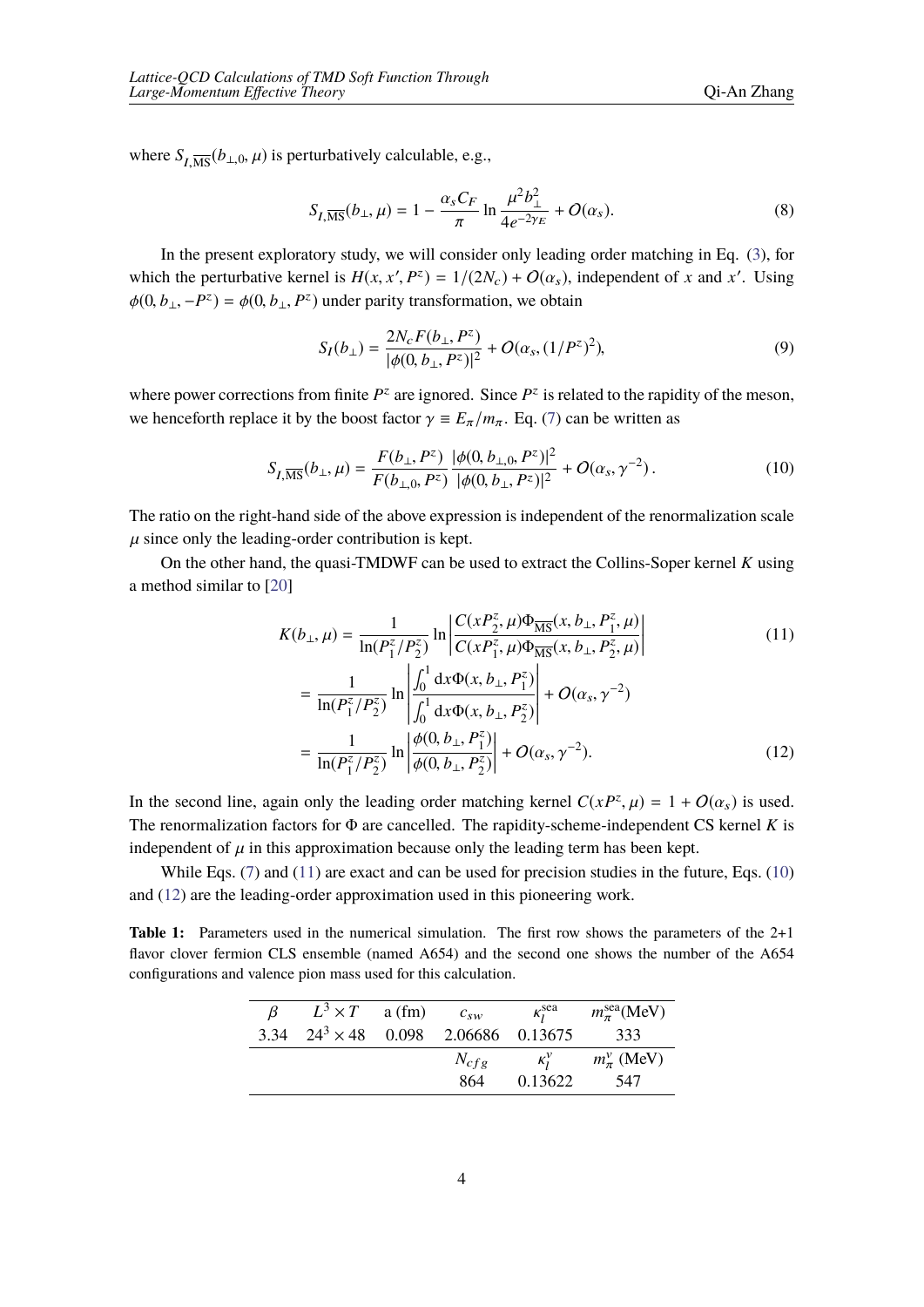## **3. Simulation Setup**

For the present study, we use configurations generated with 2+1 flavor clover fermions and tree-level Symanzik gauge action configuration by the CLS collaboration using periodic boundary conditions [\[26](#page-8-12)]. The detailed parameters are listed in Table [1.](#page-3-3) Note that  $m<sub>\pi</sub> = 547$  MeV instead of 333 MeV is used for valence quarks in order to have a better signal. Physically, the soft function becomes independent of the meson mass for large boost factors  $\gamma$ .

To calculate the form factor in Eq.(2), we generate the wall source propagator,

$$
S_w(x, t, t'; \vec{p}) = \sum_{\vec{y}} S(t, \vec{x}; t', \vec{y}) e^{i\vec{p} \cdot (\vec{y} - \vec{x})}, \qquad (13)
$$

on the Coulomb gauge fixed configurations at  $t' = 0$  and  $t_{\text{sep}}$  for both the initial and final meson states. *S* is the quark propagator from  $(t', \vec{y})$  to  $(t, \vec{x})$ . Then we can construct the three point function (3pt) corresponding to the form factor in Eq. (2),

$$
C_3(b_\perp, P^z; p^z, t_{\rm sep}, t) = \frac{1}{L^3} \sum_x \text{Tr} \langle S_w^\dagger (\vec{x} + \vec{b}, t, 0; -\vec{p}) \gamma_5 \Gamma S_w (\vec{x} + \vec{b}, t, t_{\rm sep}; \vec{p}) \times S_w^\dagger (\vec{x}, t, t_{\rm sep}; -\vec{P} + \vec{p}) \gamma_5 \Gamma S_w (\vec{x}, t, 0; \vec{P} - \vec{p}) \rangle. \tag{14}
$$

The quark momentum  $\vec{p} = (\vec{0}_{\perp}, p^z)$ , and the relation  $\gamma_5 S^{\dagger}(x, y) \gamma_5 = S(y, x)$  have been applied for the anti-quark propagator. We have tested several choices of  $\Gamma$ , and will use the unity Dirac matrix  $\Gamma = I$  as it has the best signal and describes the leading twist light-cone contribution in the large  $P^z$ limit. Notice that the  $\Gamma = \gamma_4$  case is subleading in the large  $P^z$  limit and is less suitable, although the excited state contamination might be smaller.

By generating the wall source propagators at all the 48 time slices with quark momentum  $p^z = (-2, -1, 0, 1, 2) \times 2\pi/(La)$ , we can maximize the statistics of the 3pt function with all the meson momenta  $P_z$  from 0 to  $8\pi/(La)$  (∼ 2.1 GeV) with arbitrary *t* and  $t_{sep}$ .  $C_3(b_\perp, P^z, t_{sep}, t)$  is related to the bare  $F(b_{\perp}, P^z)$  using standard parameterization of 3pt with one excited state,

<span id="page-4-0"></span>
$$
C_3(b_\perp, P^z; p^z, t_{\rm sep}, t) = \frac{A_w(p_z)^2}{(2E)^2} e^{-Et_{\rm sep}} \left[ F(b_\perp, P^z) + c_1 (e^{-\Delta E t} + e^{-\Delta E (t_{\rm sep} - t)}) + c_2 e^{-\Delta E t_{\rm sep}} \right]. \tag{15}
$$

 $A_w$  is the matrix element of the Coulomb gauge fixed wall (CFW) source pion interpolation field,  $E = \sqrt{m_{\pi}^2 + P^{z2}}$  is the pion energy,  $\Delta E$  is the mass gap between pion and its first excited state,  $c_{1,2}$  are parameters for the excited state contamination. Note that the  $p_z$  dependence factor  $A_w^2$  will cancel.

The same wall source propagators can be used to calculate the two-point function related to the bare quasi-TMDWF,

<span id="page-4-1"></span>
$$
C_{2}(b_{\perp}, P^{z}; p_{z}, \ell, t) = \frac{1}{L^{3} \sqrt{Z_{E}(2\ell, b_{\perp})}} \sum_{x} \text{Tr} e^{i \vec{P} \cdot \vec{x}} \langle S_{w}^{\dagger}(\vec{x} + \vec{b}, t, 0; -\vec{p}) \cdot W(\vec{b}, \ell) \gamma_{5} \Gamma_{\Phi} S_{w}(\vec{x}, t, 0; P^{z} - \vec{p}) \rangle
$$

$$
= \frac{A_{w}(p_{z}) A_{p}}{2E} e^{-Et} \phi_{\ell}(0, b_{\perp}, P^{z}, \ell) (1 + c_{0} e^{-\Delta E t}), \tag{16}
$$

where again we parameterize the mixing with one excited state.  $A_p$  is the matrix element of the point sink pion interpolation field. It will be removed when we normalize  $\phi_{\ell}(0, b_{\perp}, P^z, \ell)$  with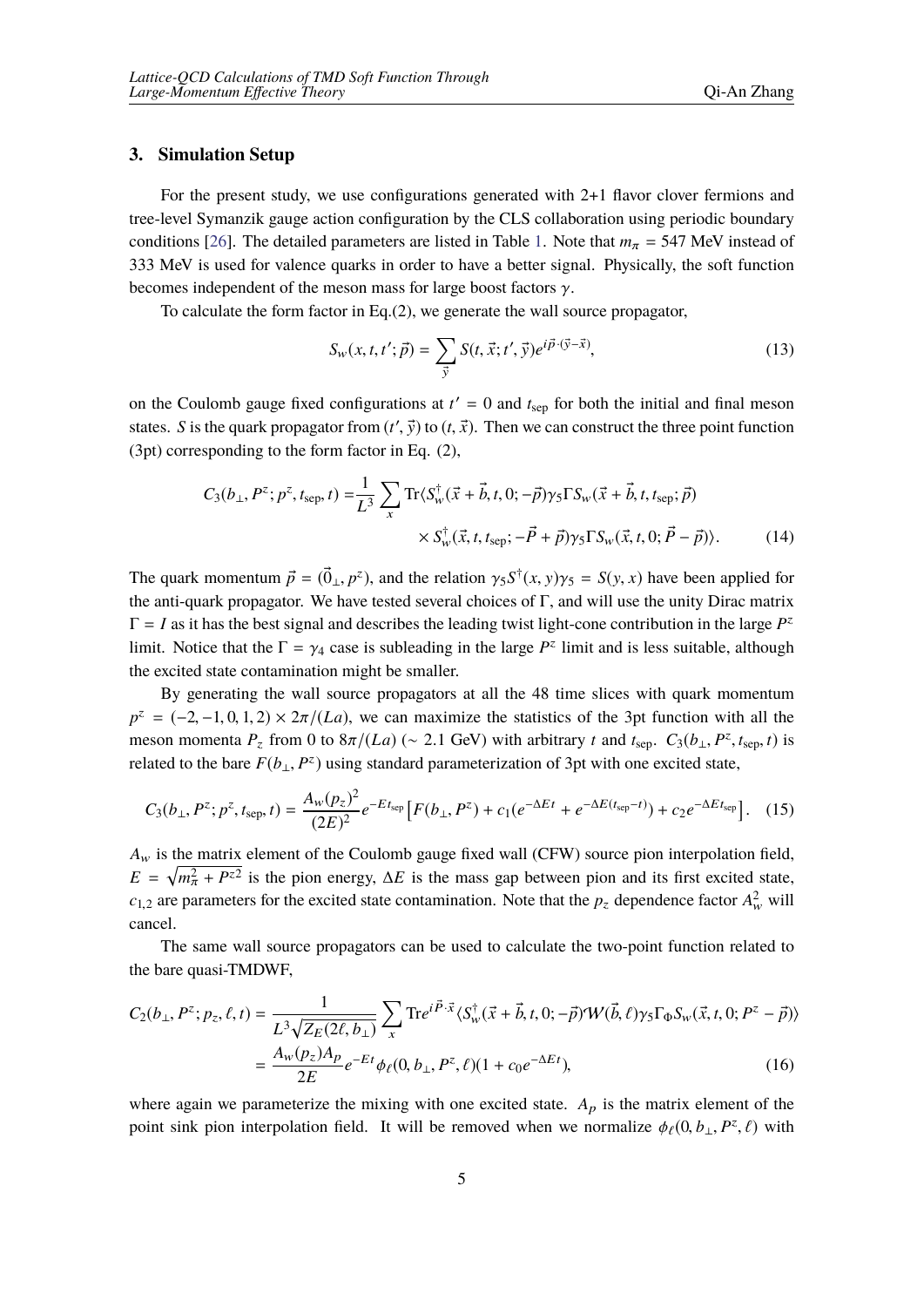<span id="page-5-0"></span>

**Figure 1:** (a) Results for the  $\ell$  dependence of the quasi-TMDWF with  $z = 0$ , and also the square root of the Wilson loop which is used for the subtraction, taking the  $\{P^z, b_\perp, t\} = \{6\pi/L, 3a, 6a\}$  case as a example. All the results are normalized with their values at  $\ell = 0$ . (b) The ratios  $C_3(b_\perp, P^z, t_{\text{sep}}, t)/C_2(0, P^z, 0, t_{\text{sep}})$  (data points) which converge to the ground state contribution at *t*,  $t_{\text{sep}} \to \infty$  (gray band) as function of  $t_{\text{sep}}$  and *t*, with  $\{P^z, b_{\perp}\} = \{6\pi/L, 3a\}.$ 

 $\phi_{\ell}(0, 0, P^z, 0)$ . We choose  $\Gamma_{\Phi} = \gamma^t \gamma_5$  to define the wave function amplitude in Eq. (4). Based on the quasi-TMDPDF study in Ref. [[25,](#page-8-11) [27](#page-8-13)] with a similar staple-shaped gauge link operator, the mixing effect could be sizable when summing various contributions. We find that the mixing effects can reach order 5% for the transverse separation  $b<sub>⊥</sub>$  ~ 0.6fm. These effects will be included in the following analysis as one of the systematic uncertainties, while a comprehensive study on the mixing effects will be conducted in the future.

## **4. Numerical Results**

Fig. [1\(](#page-5-0)a) shows the dependence of the norm of quasi TMDWFs on the length  $\ell$  of the Wilsonline. As one can see from this figure, with  $\{P^z, b_\perp, t\} = \{6\pi/L, 3a, 6a\}$ , both the quasi-TMDWF  $\phi_{\ell}(0, b_{\perp}, P^z, \ell)$  and the square root of the Wilson loop  $Z_E$  decay exponentially with length  $\ell$ , but the subtracted quasi-TMDWF is length independent when  $\ell \geq 0.4$  fm. Based on this observation, we will use  $\ell = 7a = 0.686$  fm as asymptotic results for all cases in the following calculation.

We performed <sup>a</sup> joint fit of the form factor and quasi-TMDWF with the same *<sup>P</sup>*<sup>z</sup> and *<sup>b</sup>*<sup>⊥</sup> with the parameterization in Eqs. ([15\)](#page-4-0) and ([16](#page-4-1)). The ratios  $C_3(b_\perp, P^z, t_{\rm sep}, t) / C_2(0, P^z, 0, t_{\rm sep})$  with different *t*<sub>sep</sub> and *t* for the  $\{P^z, b_\perp\} = \{6\pi/L, 3a\}$  case are shown in Fig. [1](#page-5-0)(b), with ground state contribution (gray band) and the fitted results at finite  $t_2$  and  $t$  (colored bands). In this calculation, the excited state contribution is properly described by the fit with  $\chi^2/\text{d.o.f.} = 0.6$ . As shown in the plot, our data in general agree with the predicted fit function (colored bands).

The resulting soft factor as function of  $b_{\perp}$  is plotted in Fig. [2,](#page-6-0) at  $\gamma$ = 2.17, 3.06 and 3.98, which corresponds to  $P^z = \{4, 6, 8\}\pi/L = \{1.05, 1.58, 2.11\}$  GeV respectively. As in Fig. [2,](#page-6-0) the results at different large  $\gamma$  are consistent with each other, demonstrating that the asymptotic limit is stable within errors. We also compare the intrinsic soft function extracted from the lattice to the one-loop result in Eq. ([8](#page-3-4)), with  $\alpha_s(\mu = 1/b_\perp)$  evolving from  $\alpha_s(\mu = 2 \text{ GeV}) \approx 0.3$ . The shaded band corresponds to the scale uncertainty of  $\alpha_s$ :  $\mu \in [1/\sqrt{2}, \sqrt{2}] \times 1/b_{\perp}$ . Notice that the  $b_{\perp}$  dependence of the former comes purely from the lattice simulation, while that for the latter is from perturbation theory.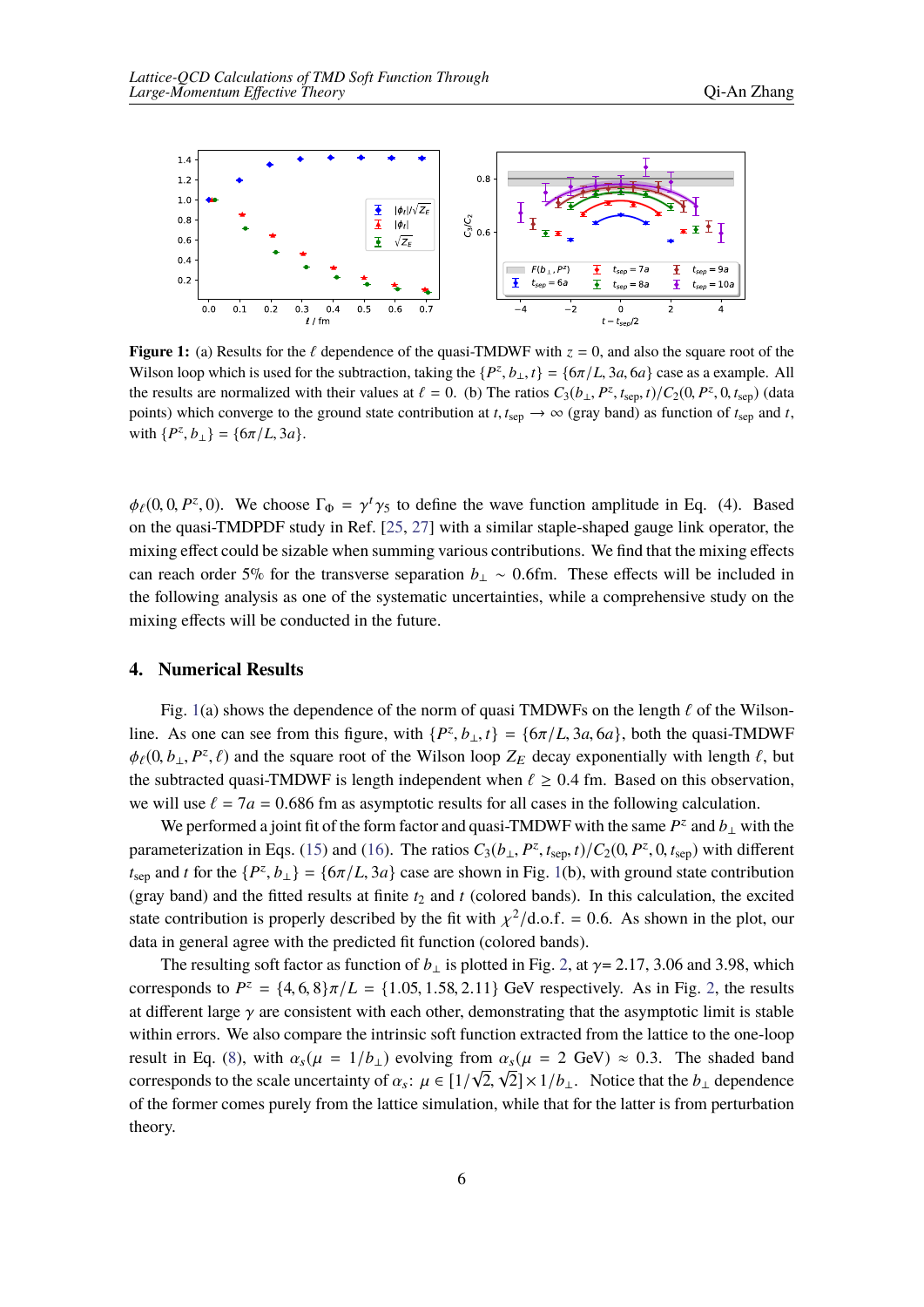<span id="page-6-0"></span>

**Figure 2:** The intrinsic soft factor as a function of  $b_{\perp}$  with  $b_{\perp 0} = a$  as in Eq. [\(10](#page-3-1)). With different pion momentum  $P^z$ , the results are consistent with each other. The dashed curve shows the result of the 1-loop calculation, see Eq. ([8\)](#page-3-4), with the strong coupling constant  $\alpha_s(1/b_\perp)$ . The shaded band corresponds to the scale uncertainty of  $\alpha_s$ :  $\mu \in [1/\sqrt{2}, \sqrt{2}] \times 1/b_{\perp}$ . The systematic uncertainty from the operator mixing has been taken into account.

<span id="page-6-1"></span>

**Figure 3:** Quasi-TMDWF (left panel) and extracted Collins-Soper kernel (right panel), as functions of *b*⊥. The visible  $P^z$  dependence of the quasi-TMDWF can be primarily understood by that from the Collins-Soper kernel, as the kernel we obtained with tree level matching is consistent with up to 3-loop perturbative calculations (at small  $b_\perp$ ) with the strong coupling  $\alpha_s$  at the scale  $1/b_\perp$ , and also the non-perturbative result from the pion quasi-TMDPDF. Results based on quenched lattice calculations, labeled as "Hermite" and "Bernstein" [\[25](#page-8-11)], are also shown for comparison. Errors in the lower panel correspond to the statistical errors and the systematic errors from the non-zero imaginary part as well as the operator mixing effects.

We can see a clear  $P^z$  dependence in the quasi-TMDWF  $|\phi_\ell(0, b_\perp, P^z, \ell)|$  normalized with  $\phi_{\ell}(0, 0, P^z, 0)$ , as in the left panel of Fig. [3.](#page-6-1) This dependence is related to the CS kernel as shown in Eq. ([12\)](#page-3-2), up to possible LaMET matching effects and power corrections of order  $1/\gamma^2$ . Thus we use Eq. [\(12](#page-3-2)) to extract the kernel in the tree level approximation, and compare the result in the right panel of Fig. [3](#page-6-1) with that of Ref. [[25\]](#page-8-11) and up to 3-loop perturbative ones with  $\alpha_s(\mu = 1/b_\perp)$ . We estimate the systematic uncertainty by combining in quadrature the contributions from the operator mixing effects, and from the non-vanishing imaginary part of the quasi-TMDWF which should be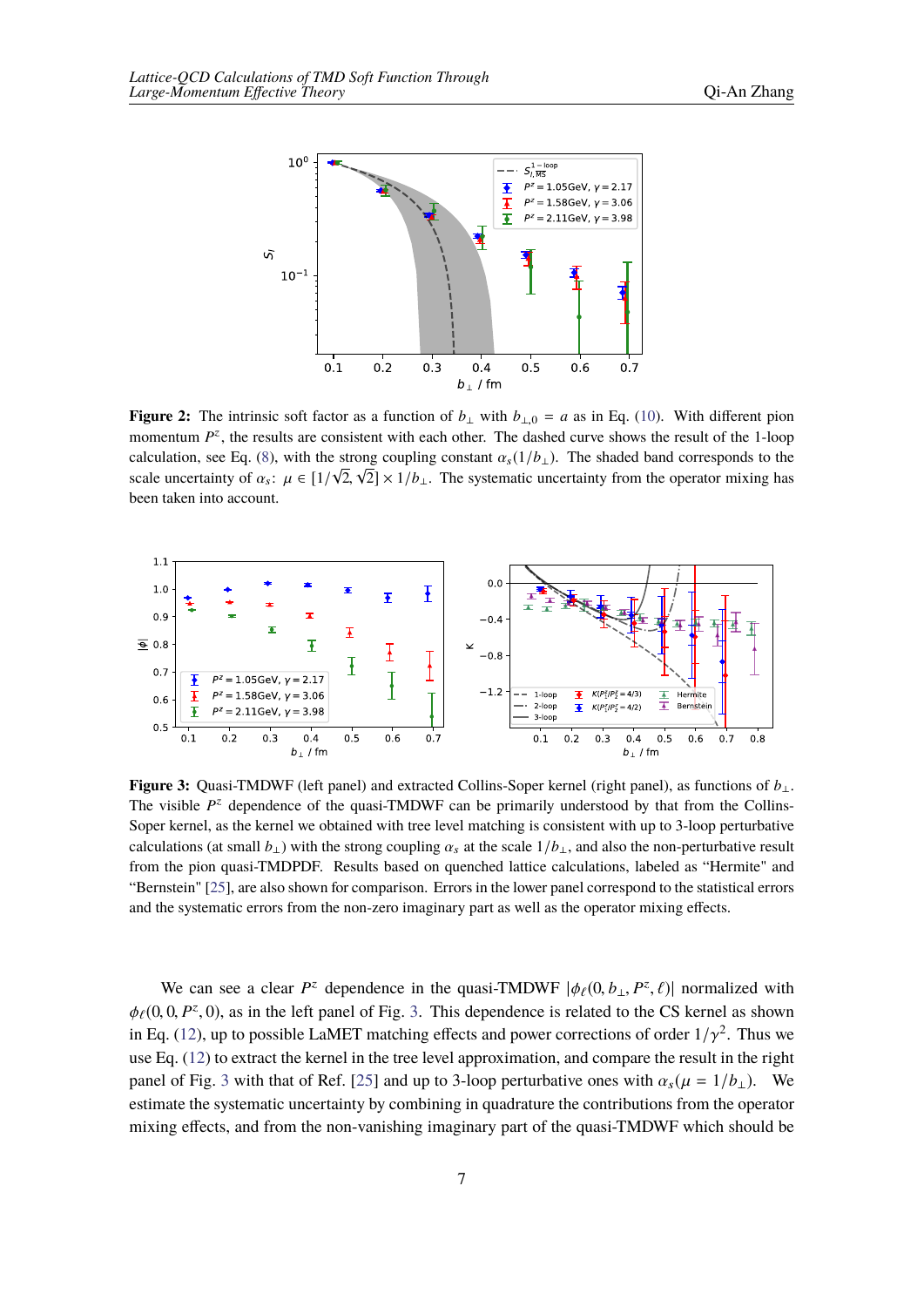cancelled by proper treatments on higher order effects. Our result is consistent with that of Ref. [[25\]](#page-8-11).

### **5. Summary and Outlook**

In this work, we have presented an exploratory lattice calculation of the intrinsic soft function by simulating the light-meson form factor of four-quark non-local operators and quasi-TMD wave functions. Our result shows a mild hadron momentum dependence, which allows a future precision study to eliminate the large momentum dependence using perturbative matching [[16\]](#page-8-6). As a reliability check, the agreement between the CS kernel obtained from our quasi-TMDWF result and previous calculations shows that the systematic uncertainties including the partially quenching effect, the only leading perturbative matching and missing power corrections  $1/\gamma$  in LaMET expansion might be sub-leading. Iur calculation paves the way towards the first principle predictions of physical cross sections for, e.g., Drell-Yan and Higgs productions at small transverse momentum.

### **Acknowledgments**

We would thank Xu Feng, Yuan Li, Shi-Cheng Xia, Jianhui Zhang and Yong Zhao for valuable discussions, and thank the CLS Collaboration for sharing the lattice ensembles used to perform this study. This work is supported by National Natural Science Foundation of China under the Grant No.12005130, 11735010, 11947215, 11975127, 11735010 and 11911530088. MS and AS are supported by the cooperative research center CRC/TRR-55 of DFG, PS is supported by Jiangsu Specially Appointed Professor Program, WW is supported by Natural Science Foundation of Shanghai under grant No. 15DZ2272100 and QAZ is supported by the China Postdoctoral Science Foundation and the National Postdoctoral Program for Innovative Talents(Grant No. BX20190207).

## **References**

- <span id="page-7-0"></span>[1] R. K. Ellis, W. J. Stirling, and B. R. Webber, Camb. Monogr. Part. Phys. Nucl. Phys. Cosmol. **8**, 1 (1996).
- <span id="page-7-1"></span>[2] H.-W. Lin *et al.*, Prog. Part. Nucl. Phys. **100**, 107 [\(2018\),](http://dx.doi.org/10.1016/j.ppnp.2018.01.007) [arXiv:1711.07916](http://arxiv.org/abs/1711.07916) [hep-ph] .
- <span id="page-7-2"></span>[3] J. C. Collins and D. E. Soper, Nucl. Phys. **B193**, 381 [\(1981\),](http://dx.doi.org/10.1016/0550-3213(81)90339-4) [Erratum: Nucl. Phys.B213,545(1983)].
- [4] J. C. Collins, D. E. Soper, and G. F. Sterman, Nucl. Phys. **B250**, 199 [\(1985\)](http://dx.doi.org/10.1016/0550-3213(85)90479-1).
- [5] X.-d. Ji, J.-p. Ma, and F. Yuan, Phys. Rev. **D71**, [034005](http://dx.doi.org/10.1103/PhysRevD.71.034005) (2005), arXiv:hep-ph/0404183 [hep-ph].
- <span id="page-7-3"></span>[6] X.-d. Ji, J.-P. Ma, and F. Yuan, Phys. Lett. **B597**, 299 [\(2004\),](http://dx.doi.org/10.1016/j.physletb.2004.07.026) [arXiv:hep-ph/0405085](http://arxiv.org/abs/hep-ph/0405085) [hep-ph] .
- <span id="page-7-4"></span>[7] M. G. Echevarria, I. Scimemi, and A. Vladimirov, Phys. Rev. **D93**, [054004](http://dx.doi.org/10.1103/PhysRevD.93.054004) (2016), [arXiv:1511.05590](http://arxiv.org/abs/1511.05590) [hep-ph] .